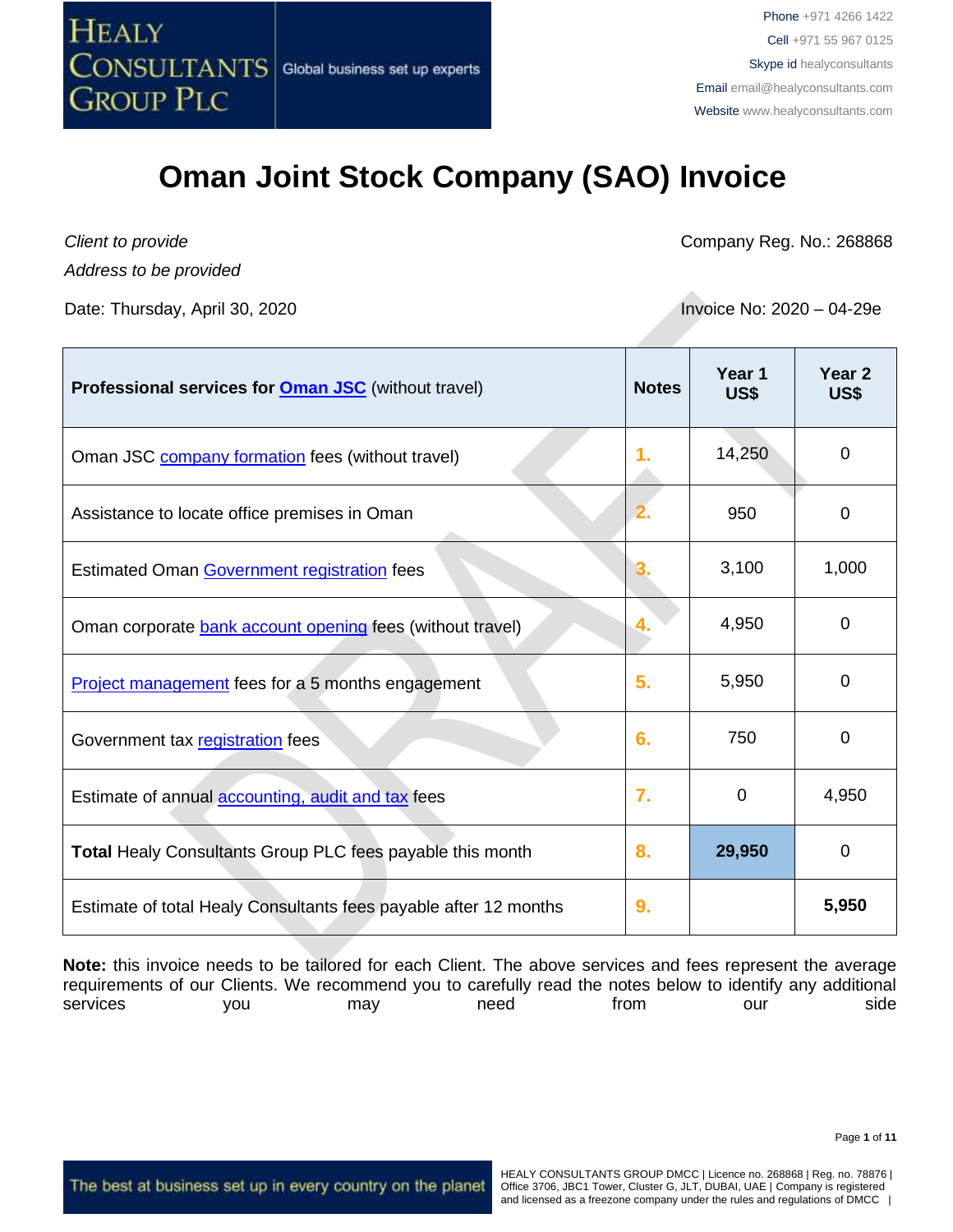#### *Notes to invoice above*

**1.** Healy Consultants Group PLC fees to efficiently and effectively complete Oman company registration within [12 weeks](http://www.healyconsultants.com/oman-company-registration/fees-timelines/#timelines) including **i)** choosing the optimum regulatory license for our Client's business activities; **ii)** reserving a company name with [The Ministry of Commerce](http://www.moci.gov.om/) and Industry; **iii)** settlement of our accountant and lawyer fees and **iv)** preparing a high quality company incorporation application for [The Ministry of](http://www.moci.gov.om/)  Commerce [and Industry](http://www.moci.gov.om/) and the local Omani municipality; **v)** aggressively negotiating with the [MOCI](http://www.moci.gov.om/) to ensure timely approval of the company application;

All [engagement fees](http://www.healyconsultants.com/company-registration-fees/) (click link) are agreed and paid up front and agree to the fees published on our country web pages. Consequently, there are no hidden fees, surprises or ambushes throughout the engagement. All engagement deadlines are agreed up front in the form of a [detailed project plan,](http://www.healyconsultants.com/index-important-links/example-project-plan/) mapping out [deliverables](http://www.healyconsultants.com/deliverables-to-our-clients/) by week throughout the engagement term;



Every week during the engagement, Healy Consultants Group PLC will email our Client a [detailed status](http://www.healyconsultants.com/index-important-links/weekly-engagement-status-email/)  [update.](http://www.healyconsultants.com/index-important-links/weekly-engagement-status-email/) Our Client is immediately informed of engagement problems together with solutions. Your dedicated engagement manager is reachable by phone, Skype, live chat and email and will communicate in your preferred language;

- **2.** Before company incorporation is complete, the Oman Government must review and approve a lease agreement for office premises. If your Firm requires this service from Healy Consultants Group PLC, our one-time fee amounts to US\$950. The monthly rent thereafter will be paid independently and directly to the landlord by our Client;
- **3.** This fee is an estimate of government costs payable during your Firm's engagement. For transparency purposes, all government fee payments will be supported by original receipts and invoices. Examples of government costs include **i)** choosing the optimum regulatory license for our Client's business activities **ii)** reserving a company name with [The Ministry of Commerce](http://www.moci.gov.om/) and Industry (MOCI) and **iv)** preparing a high quality company incorporation application for [MOCI;](http://www.mocioman.gov.om/?lang=en-US)

Following engagement completion, Healy Consultants will refund our Client any excess of funds received over actual Government costs paid;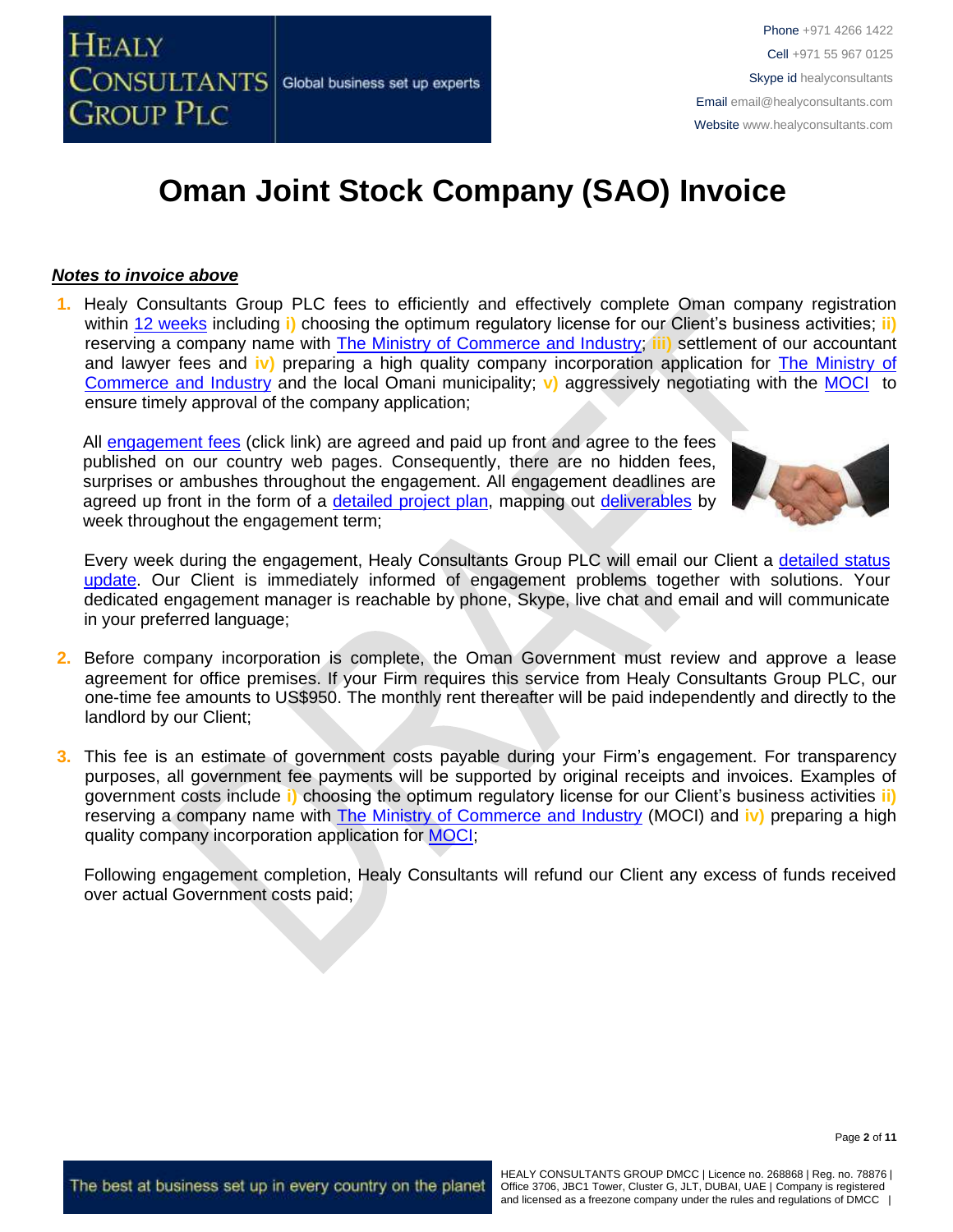

- **4.** To secure local multi-currency corporate bank account approvals for our Client's company, Healy Consultants Group PLC strategy is as follows:
	- Healy Consultants Group PLC will prepare a quality business plan for our Client's review and approval then use the same to **i)** secure multiple banks' confirmation they welcome a formal application from our Client's business and **ii)** maximize the probability of successful multi-currency corporate bank account approvals;
	- $\checkmark$  At the time of company incorporation, we recommend to keep [the corporate structure simple](https://www.healyconsultants.com/about-us/complex-client-engagements/simplify-business-setup/) (click link), by appointing our Client as sole member, foreign director and bank signatory of the company;
	- ✓ Our Client to timely travel to meet multiple local banks, if their Compliance Departments require the same before releasing multiple multi-currency corporate bank accounts numbers;
	- Before, during and after bank meetings, the bank's In-house Legal and Compliance Department may revert multiple times for additional documentation and information from **i)** Healy Consultants Group PLC **ii)** the UBO and **iii)** our Client's existing businesses;
	- ✓ If some banks decline to board our Client's company, Healy Consultants Group PLC will immediately inform our Client and action backup banking solutions;
	- ✓ All going well in an average of 3 months following application submission, Healy Consultants Group PLC secures multiple multi-currency corporate bank account numbers for the company;
	- Thereafter, Healy Consultants Group PLC or the banks will courier mails and e-banking to our Client, whom we will assist to then activate the online facilities of the bank account;
	- ✓ Affter corporate bank account numbers are secured and if required, Healy Consultants Group PLC to assist our Client to appoint more new members and directors. However, the banks will usually only approve them as bank signatories after a face to face meeting and review and approval of a bank signatory application;

For each bank, our Firm will prepare a quality tailored business plan; to optimize the probability of corporate bank account approval. Each corporate bank account opening fee is US\$4,950 [\(click link\).](https://www.healyconsultants.com/global-corporate-banking-for-resident-company/) It is a time-consuming task; Healy Consultants Group PLC will shelter our Client from the administrative challenges. As you can appreciate, it is a difficult task to obtain bank account approval through newly formed companies when shareholders, directors and bank signatories reside overseas;

Because of the nationality of the UBO and depending on the nature and value of the company assets and transactions, it is wise to expect that **i)** corporate bank account approvals will take an average of three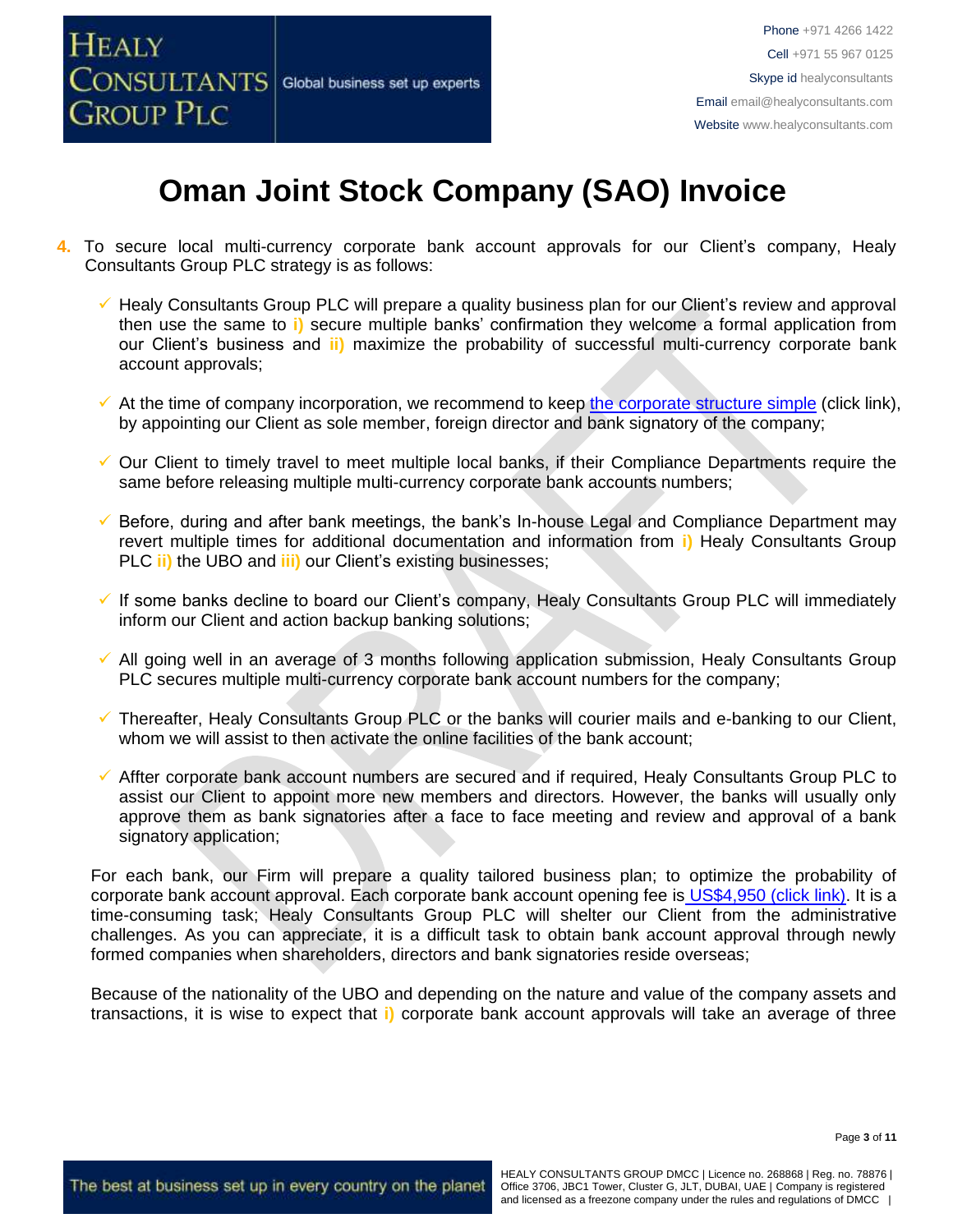

months from the date of the company registration and receipt of all KYC documentation and **ii)** some banks will request the bank signatory and directors AND its' UBO to travel for a one hour interview with their bank officer, before bank account opening. Refer to the notes below for more detailed important information about each corporate bank account opening procedures and requirements;

While Healy Consultants Group PLC will be glad to assist our Client to open multiple corporate bank accounts, it is challenging and time consuming to open corporate bank accounts for businesses when their shareholders, directors and bank signatories do not live in the country where the bank account is being applied for. Consequently, it will take us an average of [twelve weeks](http://www.healyconsultants.com/international-banking/bitcoin-business-bank-account/) to open each corporate bank account, counting from receipt of all required KYC documentation. Healy Consultants Group PLC will prepare a business plan for the bank to optimize the probability of corporate bank account approval;

During the corporate bank account opening process, it is common for each bank's in-house Legal and Compliance Department to request additional [due diligence](http://www.healyconsultants.com/due-diligence/) documents from potential customers including but not limited to **i)** regulatory licenses **ii)** proof of business globally and in home country including evidence of contracts, invoices and agreements with local Clients and **iii)** additional KYC information on our Client's business and place of residency, including nature and volume of transactions. We assume our Client will timely provide this information;

Because global interest rates are low, international banks make little profits from current accounts. Consequently, international banks appetite for new multi-currency corporate bank account opening applications is low. Consequently, global banks are more likely to reject new multi-currency corporate bank account opening applications. Because of the above, customer demand for new corporate bank accounts is very high. Consequently, international banks choose vanilla customers that tick all the boxes of a low risk Client. For example, most banks will only welcome multi-currency corporate bank account opening applications from a company or a company registered in the same country, with local staff and office premises;

When dealing with international banks, the front office bank officer (Relationship Manager) is willing to help Healy Consultants Group PLC and our multi-national Clients. The realistic role of this bank officer is to collect information and ensure an accurate and complete multi-currency corporate bank account opening application is submitted to the bank in-house Legal and Compliance Department. Unfortunately, the bank in-house Legal and Compliance Department has ultimate power of approval over new multicurrency corporate bank account applications. This Department is extremely risk adverse and often lacks commercial reality. Furthermore, the in-house Legal and Compliance Department does not speak to customers nor to Healy Consultants Group PLC. All communications must go through the front office bank officer. Consequently, quality Clients do not get a chance to communicate directly with the bank decision makers – a chance to properly explain their business and the risks the bank perceives;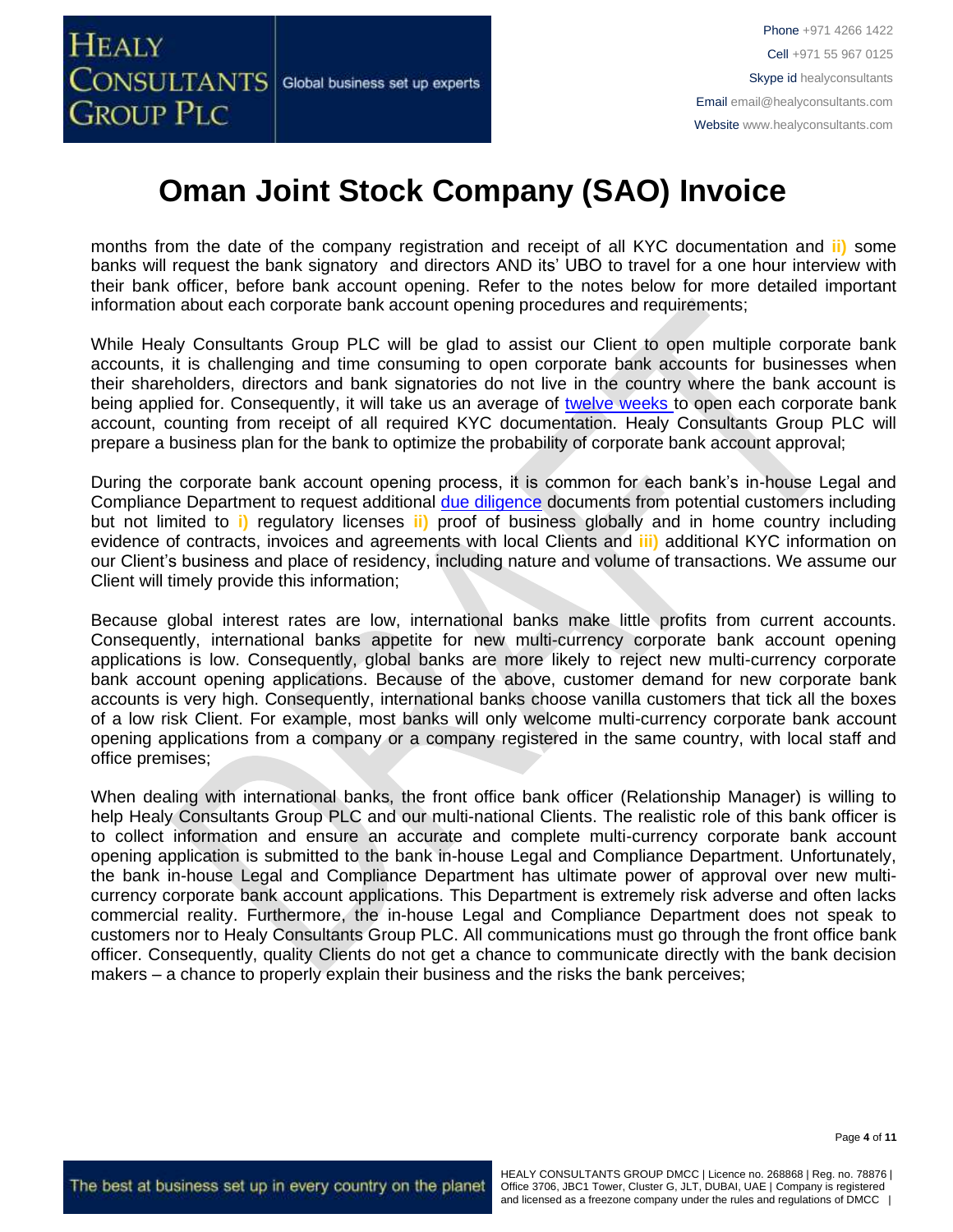

Global banks enjoy ultimate power of approval of corporate bank account applications. Consequently, guaranteed success is outside of Healy Consultants Group PLC control. What is inside our control is the preparation and submission of a high quality bank application that maximizes the likelihood of approval. Global banks [continue to tighten](https://www.healyconsultants.com/international-banking/opening-corporate-bank-accounts/) corporate bank account opening procedures, their internal compliance departments completing more thorough due diligence of Clients. Consequently, our Client should expect the bank account approval period at least 2 months and on average 3 months. Furthermore, the company is owned by a UBO of a nationality that may be viewed by banks as high risk. This may negatively affect the timely completion this engagement;

During the engagement, banks will revert to Healy Consultants Group PLC and our Client to request additional KYC information, including **i)** details of existing business setup; **ii)** reason for opening bank accounts in the specific jurisdiction; **iii)** list of suppliers and Clients in the jurisdiction; i**v)** lease agreement; and **v)** proof of net worth from the shareholders and evidence the same are complying with their local taxation reporting obligations. As always, Healy Consultants Group PLC will liaise with the bank to secure exemption from these requirements;

While Healy Consultants Group PLC will try its best to negotiate with the bank for a travel exemption unfortunately most Omani banks will likely request our Client to travel, for a one-hour interview before the bank account numbers are issued. If the banks also request our nominees to travel more than once, there will be an additional fee of US\$5,950 per trip payable to cover the flight and hotel and other trip disbursements.

Moreover, the foreign bank signatory to a Omani corporate bank account must have a valid [investor visa](https://www.healyconsultants.com/oman-company-registration/formation-support-services/) before being appointed as bank signatory to the bank account. The estimated timeframe to obtain the same is 4 weeks. The investor visa is valid up to 1 year. Alternatively, Healy Consultants can supply a [passive nominee bank signatory](http://www.healyconsultants.com/corporate-banking-services/nominee-bank-signatory/) for an additional fee:

All banking charges, certification and translation and other third-party fees incurred during the corporate bank account opening process are to be borne by our Client, never by the nominees. These additional fees are to be payable in advance of any disbursement;

Healy Consultants Group PLC will supply the banks with the proof of addresses and other due diligence supplied by our Client. Hopefully they will accept the same and do not revert requesting additional documents; From our side we will relentlessly negotiate for banks waivers. Healy Consultants Group PLC expects the bank's risk department to request additional [due diligence](http://www.healyconsultants.com/due-diligence/) from our Client's business and including **i)** specific bonds information and other cash and financial investments; **ii)** Real Estate purchase agreements and **iii)** additional KYC information from UBO and his businesses;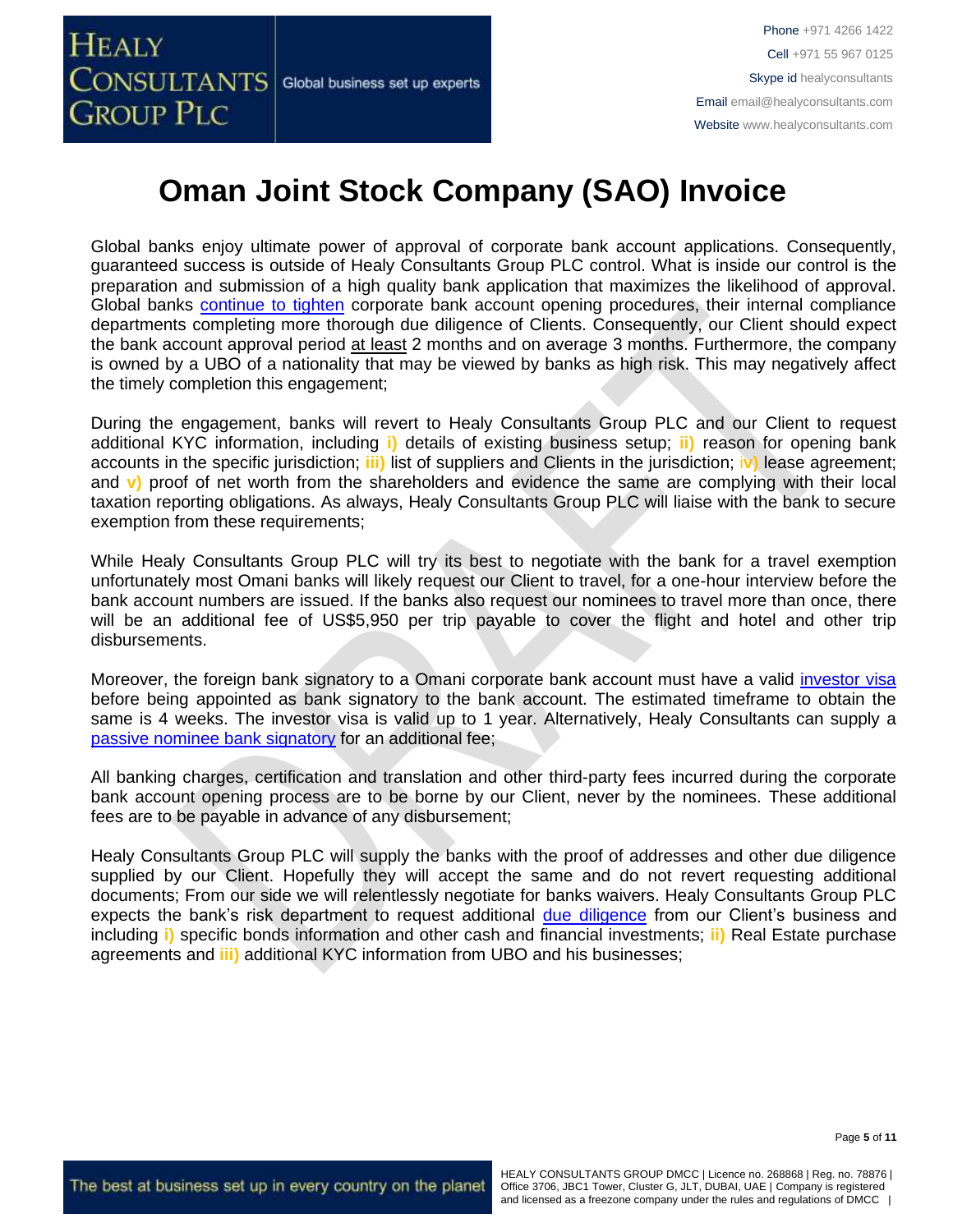

- **5.** Healy Consultants Group PLC project management fees relate to time and resources dedicated to:
	- **a.** thoroughly research and plan Oman [business set up](http://www.healyconsultants.com/oman-company-registration/) for our Client;
	- **b.** devising strategies to **i)** minimise the total engagement period **ii)** complete the engagement without our Client travelling and **iii)** avoid the need for a specific regulatory license;
	- **c.** Negotiate with [The Ministry of Industry and Commerce](http://www.mocioman.gov.om/?lang=en-US) **i)** low level of share capital requirements and **ii)** avoid the need for a 30% [Oman shareholding;](http://www.healyconsultants.com/national-shareholder-services/)
	- **d.** Drafting a feasibility study, neccesary for the pre-approval process;
	- **e.** agreeing the optimum corporate structure with our Client;
	- **f.** submitting a high-quality company incorporation application to [The Ministry of Industry and Commerce](http://www.mocioman.gov.om/?lang=en-US) (MOCI) and the **Commercial Register**;
	- **g.** submitting a high-quality application to the [Ministry of Finance in Oman;](http://www.taxoman.gov.om/company_tax.html#main-page)
	- **h.** choosing the optimum regulatory license for our Client's business activities;
	- **i.** injecting the paid up share capital on our Client's behalf (if required);
	- **j.** collating and supervising the legalisation and attestation and translation of Client documents;
	- **k.** weekly detailed engagement [status updates](http://www.healyconsultants.com/index-important-links/weekly-engagement-status-email/) to our Client and weekly Friday conference calls;
	- **l.** payment of retainer fees to multiple local lawyers and accountants;
	- **m.**ensuring our Client complies with local regulations and legally owns and controls the new entity;
	- **n.** ascertain the specific accounting, tax, legal and compliance considerations;
	- **o.** finding solutions to [challenges that occur](http://www.healyconsultants.com/engagement-project-management/) throughout the engagement;
	- **p.** determining the local and international tax obligations of the new entity, including corporate income tax, payroll taxes, withholding tax and sales taxes.
- **6.** In accordance with [The Law of Income Tax in Oman via Sultani Decree No. 47 of 1981](http://www.taxoman.gov.om/companies%20law%20in%20English.pdf) each Omani entity must register for corporate tax at the [Ministry of Finance in Oman;](http://www.taxoman.gov.om/company_tax.html#main-page)

**7.** For an active trading company, these [accounting](http://www.healyconsultants.com/oman-company-registration/accounting-legal/), audit and tax are an estimate of Healy Consultants Group PLC fees to efficiently and vely discharge your annual company accounting, audit and tax obligations. ing receipt of a set of draft accounting numbers from your company, Healy Iltants Group PLC will more accurately advise accounting, audit and tax For a dormant company, Healy Consultants fees are only US\$ 950;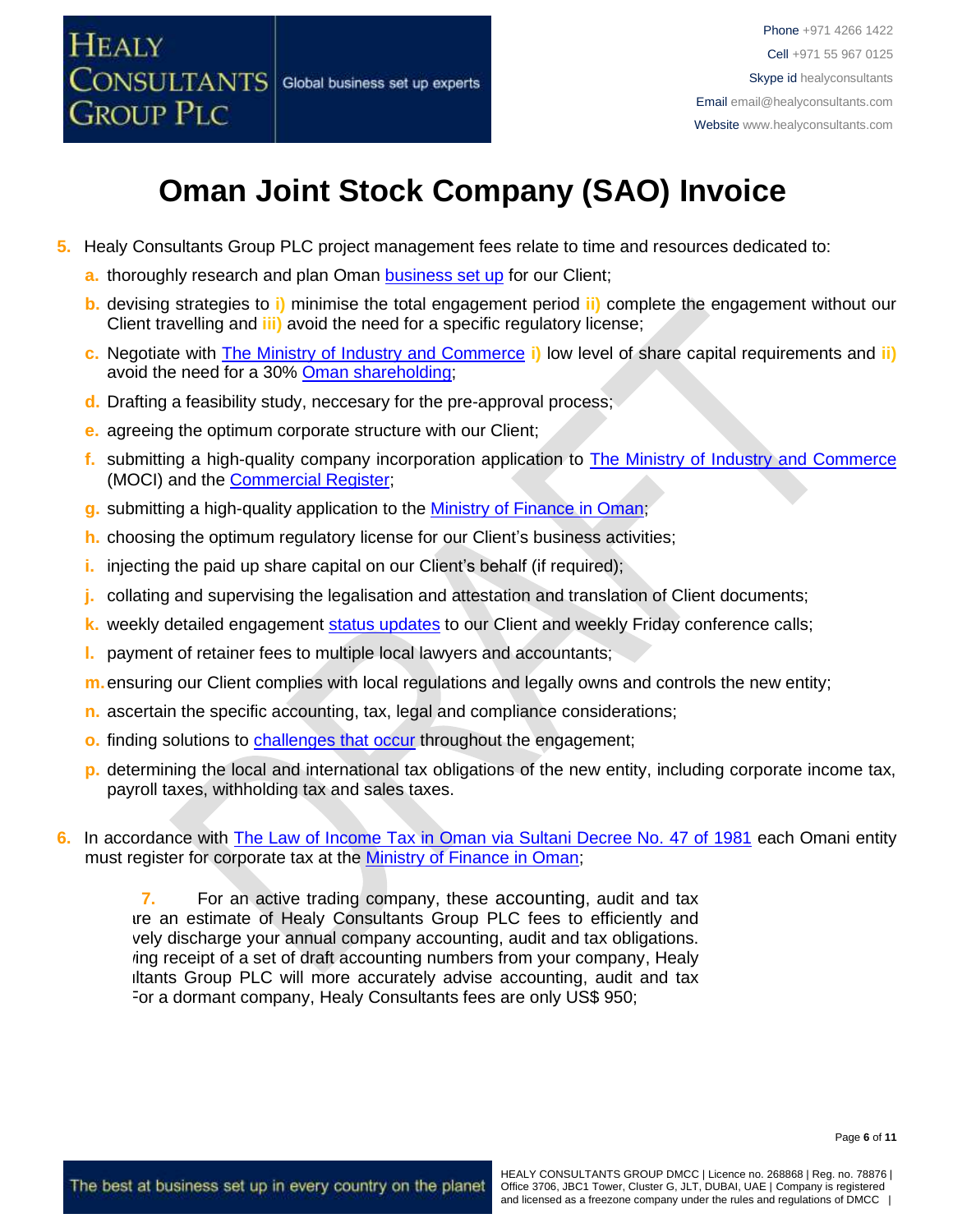

All fees quoted in this invoice correspond to fees quoted [on Healy Consultants Group PLC's](http://www.healyconsultants.com/company-registration-fees/) [website.](http://www.healyconsultants.com/company-registration-fees/) Please review this invoice carefully to identify errors. During the rush of the business day, it is possible that Healy Consultants Group PLC inadvertently made fee calculation errors, typing errors or omitted services or omitted historic fee payments from Clients. In the unfortunate event you identify invoice errors, please revert to me directly re the same. I apologize in advance if I or my staff made invoice errors; In accordance with the [UAE VAT law,](https://www.tax.gov.ae/legislation.aspx) Healy Consultants Group DMCC will impose 5% VAT on all invoices issued to UAE based clients, where applicable, with effect from 1 January 2018;

- **8.** Assuming our Clients re-engage Healy Consultants Group PLC in year 2, this fee is an estimate of the fees payable next year, 12 months after the date of company registration;
- **9.** The fees quoted in this invoice are a prediction of the fees required to efficiently and effectively complete this engagement in a timely manner. If during the engagement Healy Consultants realizes that the project is more complex than anticipated, requiring a large additional investment of time, my Firm will revert to request additional fees. If Healy Consultants Group PLC completes the engagement faster and more easily than expected, Healy Consultants is happy to refund some fees to our Client;
- **10.** Engage Healy Consultants to [project manage](http://www.healyconsultants.com/project-manage-engagements/) business set up in every country on the planet. We are the best in the [world](http://www.healyconsultants.com/best-in-the-world/) at what we do, timely completing the  $A$  to  $Z$  of every country engagement;
- **11.** In accordance with [The Commercial Companies Law no.](http://images.mofcom.gov.cn/om/table/gsf.pdf) 18/2019, **i)** public joint stock companies (SAOG) require a minimum share capital of OMR2 million (Approx.US\$5.2M) and **ii)** private joint stock companies (SAOC) require a minimum share capital of OMR500,000 (Approx. US\$1.3M). The share capital must be deposited to the company bank account before company formation. To optimize engagement efficiency and minimize delays, Healy Consultants is happy to deposit these funds on behalf of our clients;
- **12.** In accordance with [The Commercial Companies Law no.](http://images.mofcom.gov.cn/om/table/gsf.pdf) 18/2019, each Omani JSC must at least 3 shareholders and have at least one shareholder ordinarily resident in Oman, holding at least 30% of the company shares. In addition, a single shareholder cannot own more than 20% of the total shares. If our Client requires nominee services, Healy Consultants Group PLC will be pleased to assist provide one individual shareholder ordinarily resident in Oman. Our fee for a country resident director or shareholder amounts to US\$14,600 per annum;
- **13.** It is compulsory for every Oman LLC to appoint a Public Relations Officer (PRO) in Oman. To minimize complexity and costs, Healy Consultants Group PLC recommends our Client appoint an existing Oman staff member already in Oman. Monthly responsibilities of the PRO include **i)** liaison with Ministry of Manpower Oman and **ii)** applying for business visas

Page **7** of **11**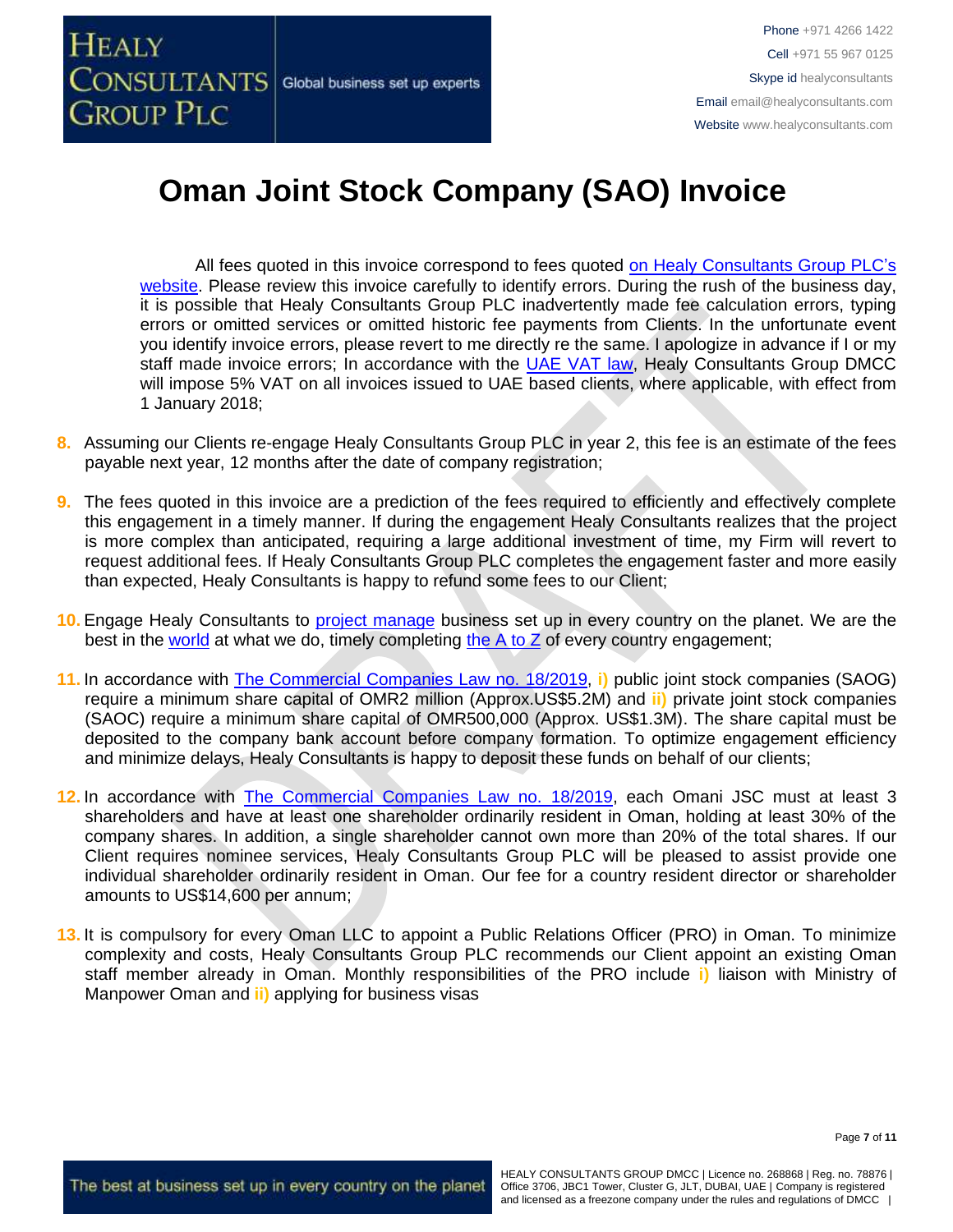

If your Firm requires a professional passive nominee Public Relations Officer from Healy Consultants Group PLC, our one-time fee amounts to US\$2,950. The monthly PRO salary thereafter will be paid independently and directly to that nominee PRO. An estimate of such a monthly salary will be US\$1,800. This is a time-consuming process as it involves sourcing a suitable PRO officer and supplying the officer with official offer letter. Certain areas in Oman have lower numbers of available PRO officers, for example Duqm, increasing timeline to secure independent PRO;

- **14.** It is important our Clients are aware of their personal and corporate tax obligations in their country of residence and domicile. Let us know if you need Healy Consultants help to clarify your local and international annual tax reporting obligations;
- **2.** Client and Healy Consultants properly plan this engagement, our Clients' will *not* have to travel during this engagement. Healy Consultants Group PLC will ntly and effectively complete company registration and corporate bank nt opening in a timely manner without our Client presence. Instead, our will need to **i**) sign and get documents legalized in the embassy in their y of origin and *ii*) courier the originals to Healy Consultants office;



**16.** During the engagement, shareholders and directors documents may need to be translated into the local Arabic language before the Government and Bank approves company registration and corporate bank account opening respectively. Consequently, our Client should budget for possible additional translation and embassy atestation fees. Either our Client or Healy Consultants can complete this administrative task;

As always, Healy Consultants Group PLC will negotiate with all third parties to eliminate or reduce additonal engagement costs. For transparency purposes, all third party fee payments will be supported by original receipts and invoices. Examples of possible third party payments include **i)** embassy fees **ii)** notary public costs **iii)** official translator fees;

**17.** Depending on our Client's business and nationality, the Oman Government may require a special regulatory license to carry on your business in the country. Healy Consultants Group PLC will assist our Client secure license approval; there may be additional engagement fees. However, the Government enjoys ultimate power of approval of company registrations and business licenses;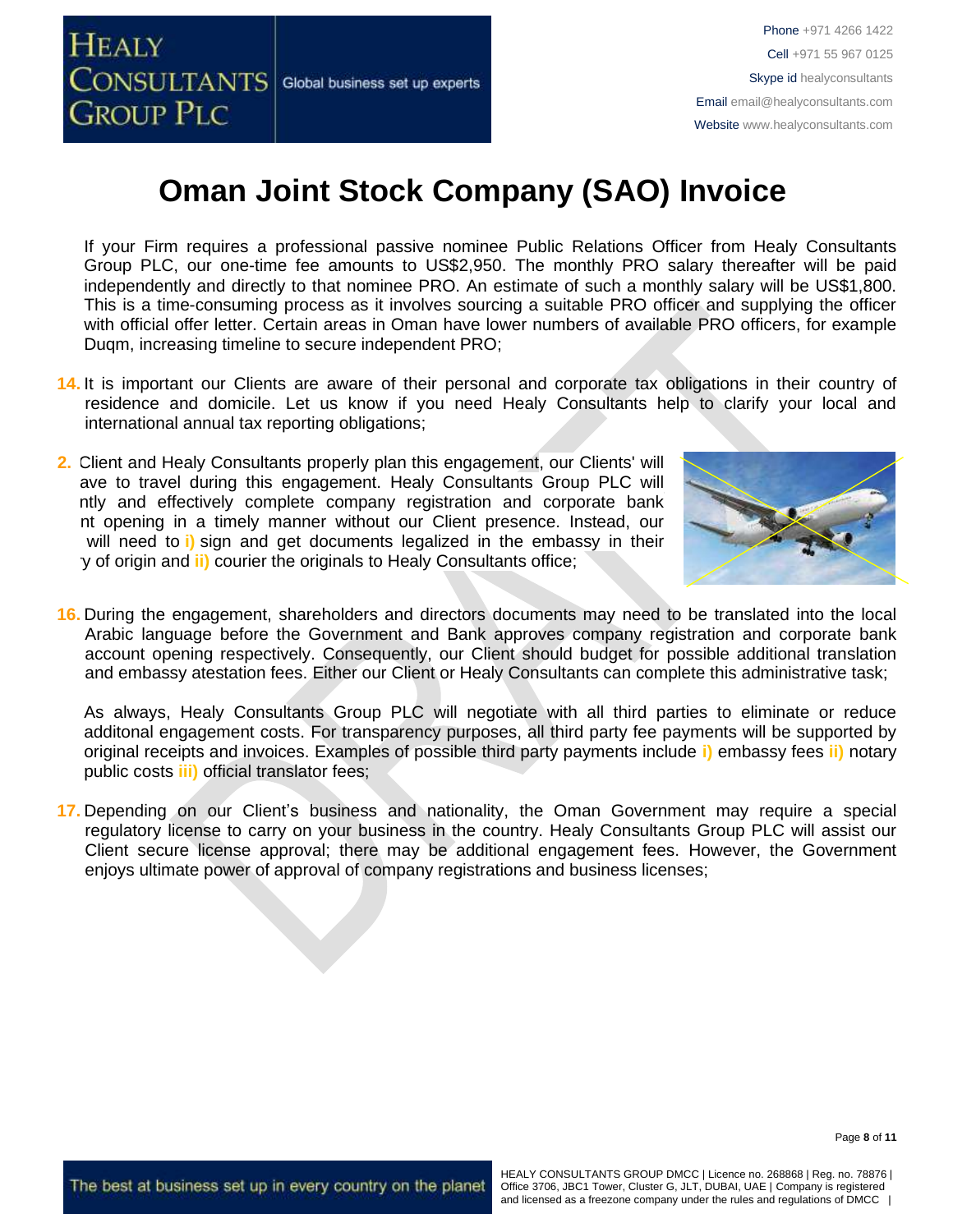

- **18.** If our Client requires non-resident nominee shareholder and director services [\(click link\),](http://www.healyconsultants.com/corporate-outsourcing-services/nominee-shareholders-directors/) Healy Consultants Group PLC will be pleased to assist. Our fee for professional, passive nominee non-resident corporate shareholder amounts to US\$2,100 per annum. Our fee to be both non-resident nominee director and shareholder amounts to US\$6,600 per annum. Being the sole shareholders and sole director of a Client's company exposes Healy Consultants Group PLC to reputation, litigation and financial risk;
- **19.** If required, Healy Consultants Group PLC will be pleased to assist your firm to secure employee [visa](http://www.healyconsultants.com/oman-company-registration/formation-support-services/) approvals. Our fee is US\$4,950 for the first employee, US\$3,950 for the second employee, US\$2,950 per employee thereafter. Our employee visa fees includes preparation of a quality visa application and submitting to the correct Government immigration officers. The Government enjoys ultimate power of approval of visa applications. Consequently, guaranteed success is outside of Healy Consultants Group PLC' control. What is inside our control is the preparation and submission of a high quality immigration visa application that maximizes the likelihood of visa approval;
- **20.** Monthly, quarterly and mid-year Government tax obligations include monthly and quarterly payroll reporting, VAT and corporation tax return filing. If you need our help, Healy Consultants Group PLC can complete monthly Government reporting for a monthly fee of US\$860. Healy Consultants Group PLC monthly support will include **i)** receive in dropbox the monthly invoices from our client **ii)** label monthly bank statement transactions **iii)** preparation and submission of VAT returns and iv) submission of monthly employee payroll reporting;
- 21. Some of our Clients' require an [immediate country solution.](http://www.healyconsultants.com/turnkey-solutions/) With this strategy, within a day Healy Consultants can supply our Client **i)** an existing dormant Oman company number and **ii)** an already approved Oman corporate bank account number and **iii)** a business address. Turnkey solutions are attractive to those entrepreneurs who wish to immediately close a country deal, sign a contract or invoice a customer:
- 
- **22.** As stipulated on our [business website](http://www.healyconsultants.com/) and in section 3 of our engagement letter, Healy Consultants Group PLC will only commence the engagement following **i)** settlement of our fees and **ii)** completion and signing of our legal engagement letter;
- **23.** Healy Consultants Group PLC will only incorporate your company after 75% of [due diligence](http://www.healyconsultants.com/due-diligence/)  [documentation](http://www.healyconsultants.com/due-diligence/) is received by email. Healy Consultants Group PLC will only open a corporate bank account after 100% of the Client's original due diligence documentation is received by courier;
- **24.** During the annual renewal engagement with our Client, our in-house [Legal and Compliance Department](http://www.healyconsultants.com/about-us/key-personnel/cai-xin-profile/)  [\(click](http://www.healyconsultants.com/about-us/key-personnel/cai-xin-profile/) link) reviews the quality and completeness of our Client file. Consequently, Healy Consultants Group PLC may revert to our Client to ask for more up to date [due diligence documentation;](http://www.healyconsultants.com/due-diligence/)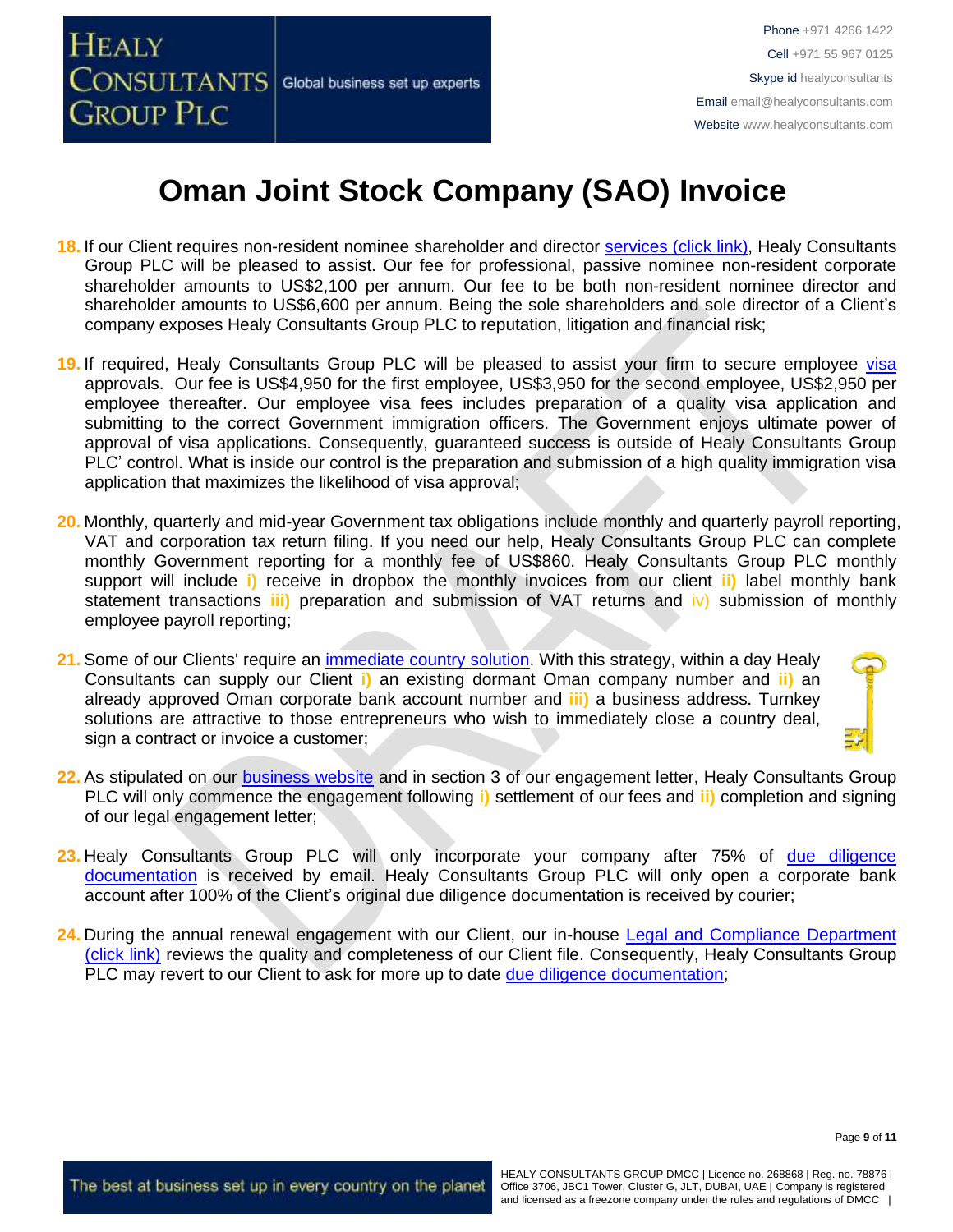

- **25.** To assist our Clients to minimize foreign exchange costs, we offer the payment in SG\$, Euro, Pounds or US\$. Kindly let me know in which currency your Firm prefers to settle our fees and I will send an updated invoice, thank you;
- 26. Some of our Clients' engage Healy Consultants Group PLC to [recruit \(click link\)](http://www.healyconsultants.com/corporate-outsourcing-services/how-we-help-our-clients-recruit-quality-employees/) local employees. We have a lot of experience in this area and we are quite skilled at securing quality candidates for our Clients';
- 27. To efficiently and effectively complete your engagement in a timely manner, we recommend your Firm transfers these funds to Healy Consultants Group PLC corporate bank account. Thereafter, our Incorporation and Banking Team will aggressively advance your engagement, providing your Firm daily feedback as to engagement status. I would be grateful if you email us the bank transfer advice slip to enable my Accounting Department to accurately and timely identify bank receipts.

The best at business set up in every country on the planet